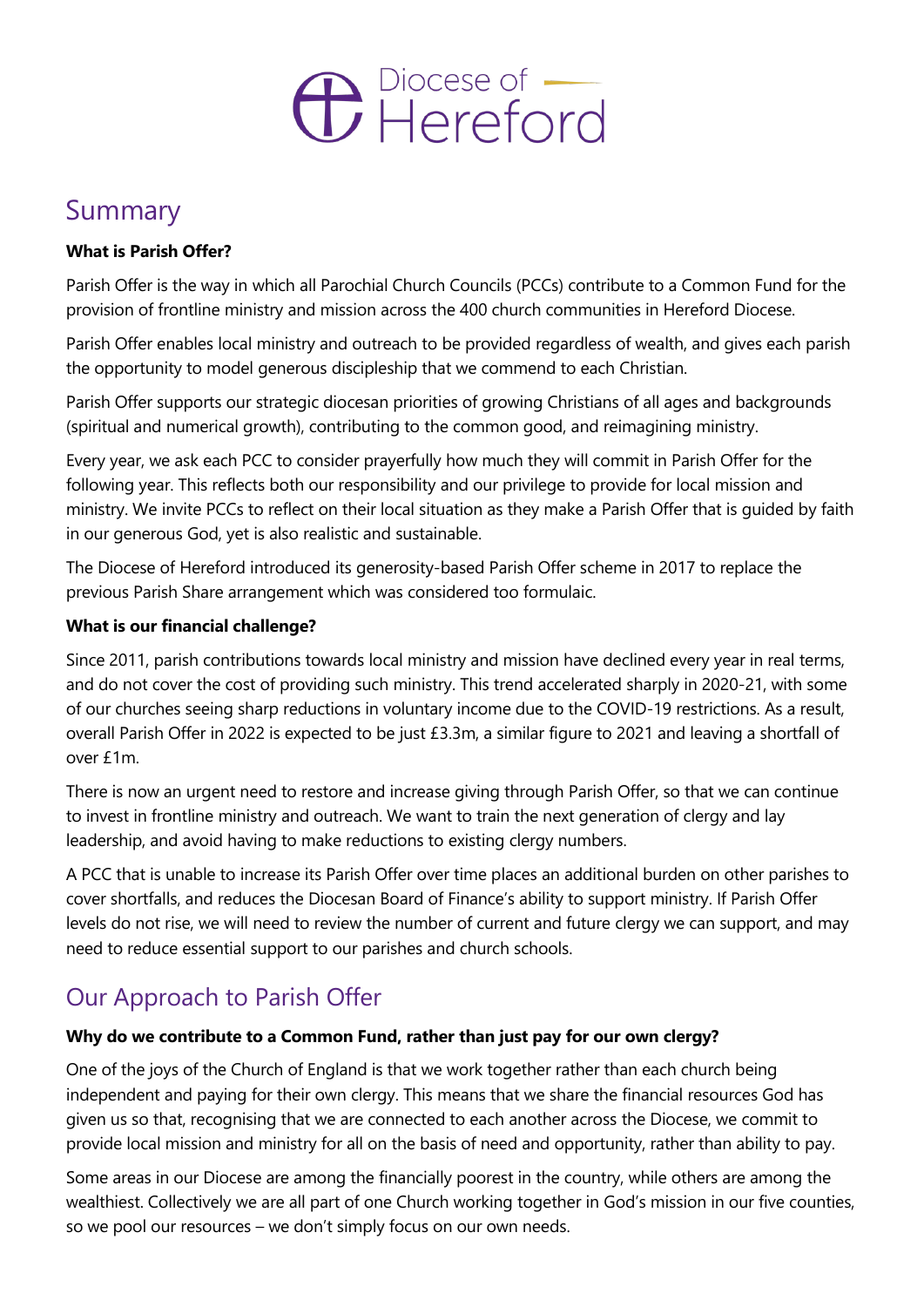It's part of our calling as Christians who are living and working as one body, reflecting the character of God as Trinity, showing practical mutual love that is focussed on others. We have a principle of shared resources so that all may thrive.

The principles of Parish Offer are rooted in St Paul's words in 2 Corinthians 8 and 9. Paul urges the Corinthian church to follow the example of the poorer Macedonian churches who gave beyond their ability to support other churches. The goal is to "excel in the grace of giving" and to achieve equality in resources across the Church so that we can reach all our local communities with the Good News of Jesus Christ.

There are a number of calls on each PCC's income: insurance, building maintenance, outreach, administration, work with children and young people, and mission giving. But the largest cost relates to ordained ministry and this is met by the Diocesan Board of Finance, funded by parish contributions to our Common Fund. The Parish Offer system invites each of us to take responsibility for meeting the costs of local mission and ministry, and to be generous in supporting those with whom we are connected across our Diocese.

### **How should a PCC decide how much to give in Parish Offer?**

We ask each PCC to think carefully and prayerfully about how to use God's gifts to us to further the work of the Church in our diocese. This will involve collaborative discussions with neighbouring PCCs to identify how we can support each other across parish boundaries and ensure that we provide sufficient resources to cover, as far as possible, the full costs of local ministry in our own deanery. Of course, giving more than this will support parishes that are unable to be as generous as they would like to be – and help fund new initiatives for church growth.

### **How can we set a generous, yet realistic and sustainable Parish Offer?**

Here are some suggested practical steps as you approach this vital exercise:

- Book a meeting with other treasurers and PCC members in your benefice. Prayerfully consider together how to resource your Mission Action Plan priorities in the year ahead. PCCs should be aiming to meet the full costs of parish ministry within their deanery. Your deanery leadership team should be able to provide you with this information.
- In your own PCC, develop an outline budget for the year ahead.
- Review levels of giving, planned and occasional. Consider whether your PCC could adopt or expand roll-out of the [Parish Giving Scheme.](https://www.hereford.anglican.org/parish-support/generous-giving/parish-giving-scheme/)
- Make it easy for people to give, and make it easy for visitors to know where their money goes and why their gift is important. Consider buying a contactless device.
- Examine outgoings: are there areas where the PCC could save money? We know that costs are rising sharply. Please do take advantage of discounts available through [Parish Buying?](https://www.parishbuying.org.uk/)
- Make sure the PCC has a simple, realistic and proportionate [reserves policy.](https://www.parishresources.org.uk/pccs/managing-reserves/) The Charity Commission tells us it's not good enough just to save 'for a rainy day'.
- Share your findings with the full PCC and decide how much your Parish Offer will be for 2023: aim to be generous, yet realistic.
- Complete the 2023 Parish Offer response form no later than 30 June 2022.

### **Will our Parish Offer be published?**

Yes, every Parish Offer will be visible to the public in a PCC's annual report & accounts. Deanery leadership teams and Archdeacons also have access to this information. Many dioceses publish Parish Offer (or Share) details on their website and, in the interests of transparency and our shared responsibility to one another, we may do this in future too.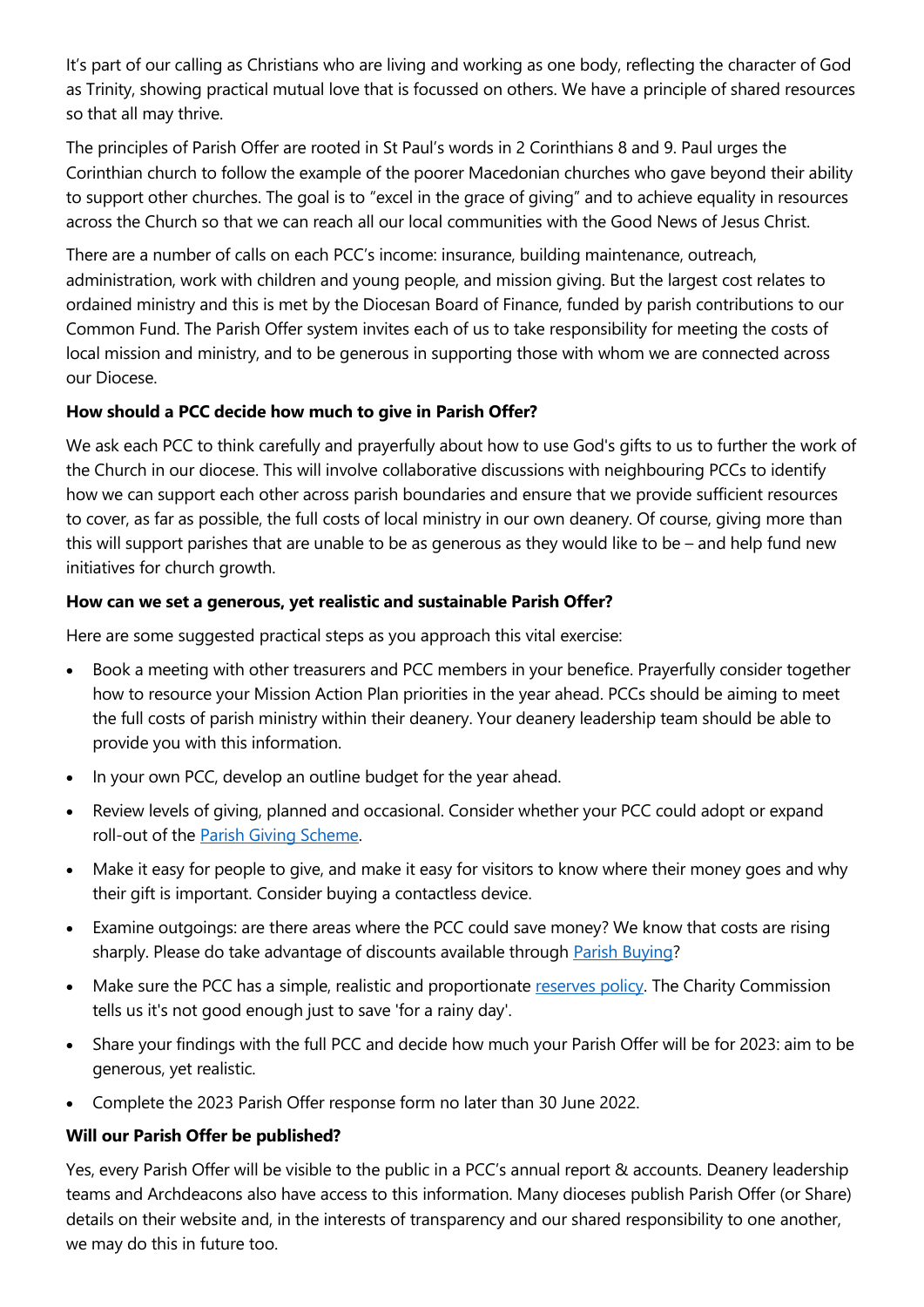## What Parish Offer covers

## **What does Parish Offer pay for?**

Parish Offer pays for local ministry and mission. Individual PCCs do not employ clergy; instead, Parish Offer contributions enable the Diocesan Board of Finance to meets the costs of clergy training, stipends, pensions, housing, and ongoing support. In this way, we can provide appropriate ministry in every community. Whilst the majority of costs relate to paid clergy, there are also support costs for selfsupporting ordained and lay ministers and House for Duty clergy.

We need to resource not just current clergy, but those who will lead the Church of the future. Through our Common Fund, we pay for those who will be the future ministers in our parishes – through their selection, training and curacy.

In addition, the Diocesan Board of Finance provides the essential services that support parish ministry, alongside Diocesan Board of Education colleagues who support school leaders and education resources across our 78 church schools. Other resources provided by the DBF include:

- Child and vulnerable adult safeguarding expertise
- Local ministry and Intergenerational Mission teams
- Guidance from Church Buildings, Community Partnership & Development, and Church & Society Link officers
- Pastoral reorganisation advice
- Management of clergy houses and glebe land
- Finance, Generous Giving and Stewardship support.

### **What is the actual of ministry to the Diocese per parish or benefice?**

For 2021, the average cost per paid clergy post is around £63,400. The following chart provides a breakdown of this figure:



In 2021, our incumbents and priests-in-charge received a stipend of £26,880. Until 2020, Hereford Diocese paid the lowest stipend of all 40 English dioceses. We raised it slightly as the trustees (Bishop's Council) recognised the need to offer enough to attract and retain the best clergy.

### **Why are clergy pension contributions so high?**

The national Church operates a form of defined benefit scheme for its stipendiary clergy – the Church of England Funded Pension Scheme (CEFPS). The C of E's Pensions Board has been in regular contact with the actuary and the Pensions Regulator to determine the precise funding requirements for this Scheme. Hereford, like every participating diocese, is required to pay a contribution rate prescribed by the Pensions Board. For a number of years, this has been set at 39.9% of the prior year National Minimum Stipend (NMS), which in 2021 totalled just over £10,000.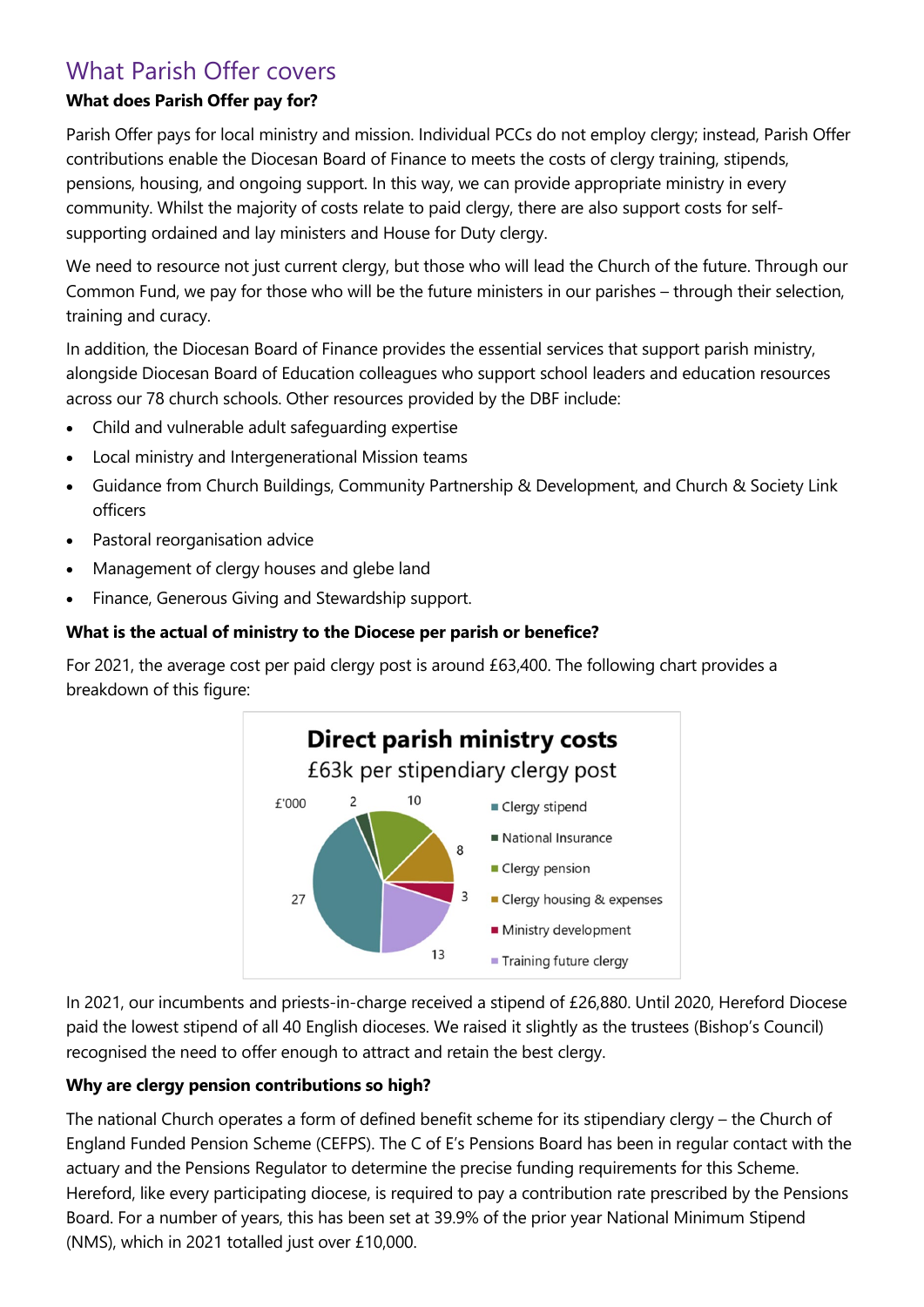The 39.9% contribution rate has two components: a future service rate (currently 32.8%) and a deficit contribution (7.1%). In one sense, everyone would like both these components to reduce, but this will depend on various assumptions agreed between the Scheme's actuary and Pensions Board trustees: future investment returns, expected stipend increases, mortality, and inflation. We are expecting the pension contribution to be reduced in 2022.

On the other hand, we want to ensure that after a lifetime of service in parish ministry, our clergy have reasonable provision for their retirement. A member of clergy completing over 40 years of pensionable service would receive half the previous year's National Minimum Stipend at their normal retirement date – in 2021, that translated to a pension of just over £12,300 per year – a modest income.

### **Training new ministers seems to cost a lot. Can we afford to sustain this level of investment?**

Perhaps a better question is, "Can we afford not to?" With the 'baby boomer generation' retiring, the national Church is expecting a shortage of clergy and is trying to increase by up to 50% the number of new ministers being trained and ordained. Even achieving this goal will not maintain current levels over the next few years. So this is perhaps the most important investment that we can be making.

In order to select the right kind of people, there is an intensive selection process at both diocesan and national levels; this needs resourcing.

Pre-ordination maintenance costs (on courses and in colleges) can range from less than £5,000 to over £20,000 per person per year, over 2-3 years. Our curates placed with a training incumbent have a slightly lower stipend, but other costs are broadly similar to priests-in-charge, vicars and rectors.

We should never forget that our many Self-Supporting Ministers and Licenced Lay Ministers give generously of their precious time. Without them, we would struggle to maintain ministry in some of our churches. However, there are still costs attached to training, equipping and supporting them in their roles. Initial training for an SSM costs around £8,000 a year, and they benefit from ongoing ministry development, and support from Archdeacons and others.

### **What about central diocesan costs?**

The Diocesan Board of Finance employs a number of support ministers to enable ministry in our parishes and church schools. It makes sense to share their expertise at diocesan level as this ensures good coordination and value for money.

Prior to the COVID-19 pandemic, the Hereford DBF had forecasted a balanced budget. We targeted savings in the diocesan office by changing the way we do things (in particular reducing agents' fees, closing offices, seeking external funding and reducing the amount of work we do) and through not replacing a number of diocesan staff. Over the last 5 years, we have taken hard decisions to reduce the number of full-time equivalent staff through reorganisation and voluntary redundancy, which has generated cost savings of over £700,000.

This enabled the DBF to prioritise parish ministry posts, although we have overseen a small decrease in this area too. We have also chosen to make some of our historic assets available today rather than just increase in value for tomorrow. We describe this as our 'Total Return Mission Fund', and we use this to resource projects with objectives that clearly show how they will grow the local church (through intergenerational mission projects, youth church etc.).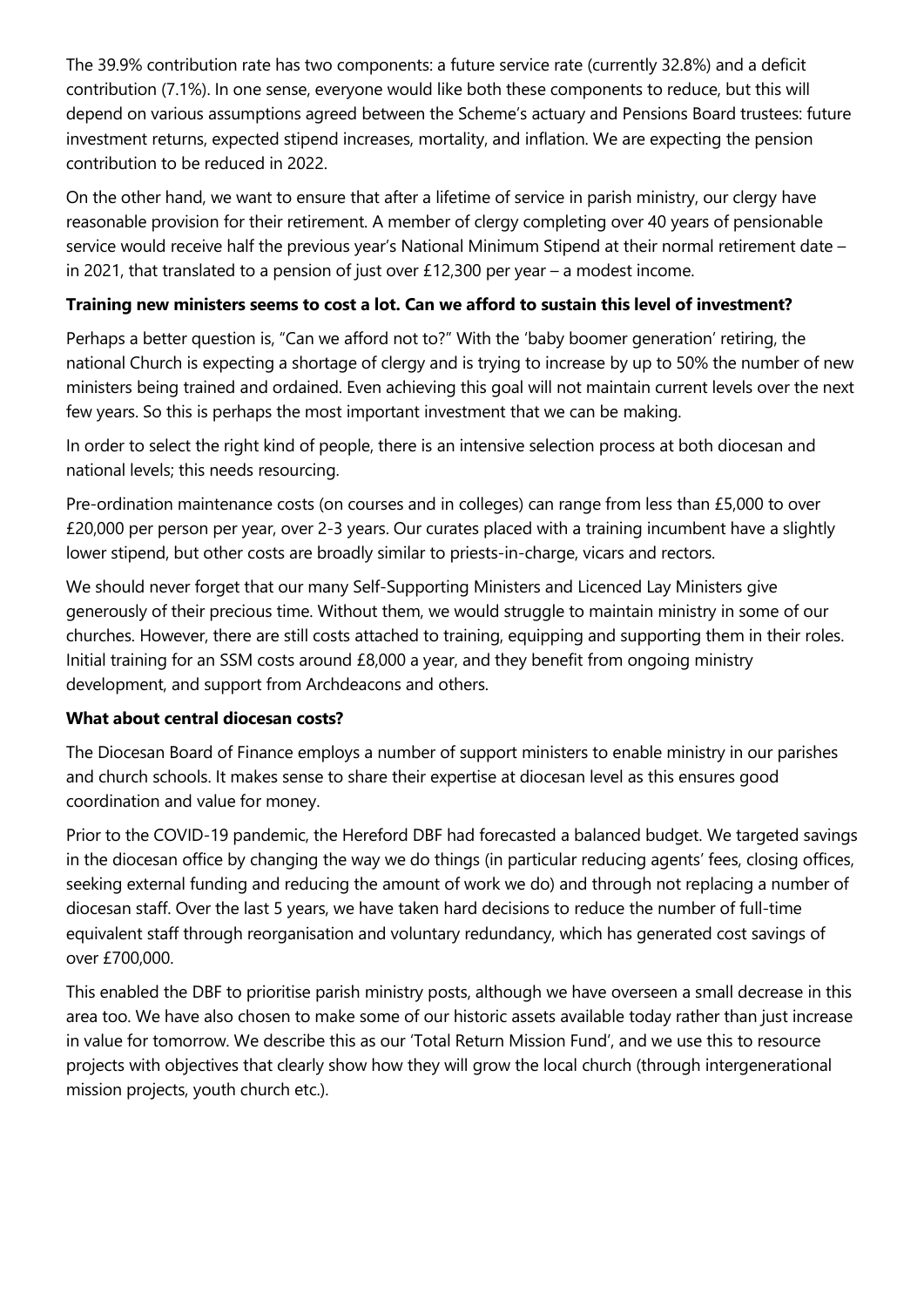## How is the Diocese of Hereford funded?

## **What proportion of diocesan expenditure does Parish Offer fund?**

In 2022, we budgeted £4.35m for parish clergy costs (including ministry support costs). This includes clergy development and training, conferences, mission projects, and parish support officer salaries. Total 2022 Parish Offer commitments of £3.32m (slightly up on 2021) will cover 76% of these local ministry and mission costs. This leaves the Diocesan Board of Finance with a core budget deficit of £(1.03)m for 2022, not including the additional diocesan expenditure which does not relate directly to ministry and mission.



Another way of looking at total income and expenditure is shown below:



### **What other kinds of income does the Diocese get?**

The Diocesan Board of Finance receives income from statutory fees, rents, investments and grants.This income significantly subsidises the frontline ministry in our parishes.

The nature of the organisation means that the Hereford DBF does own significant assets. However, the DBF deploys these assets primarily to support parish ministry, or to generate long-term returns from investments. Currently £52m is invested in properties for our parish clergy. The DBF may sell a vicarage or develop glebe when such assets are no longer required for local mission and when market conditions are favourable. The DBF re-invests proceeds from such sales to generate long-term income to support local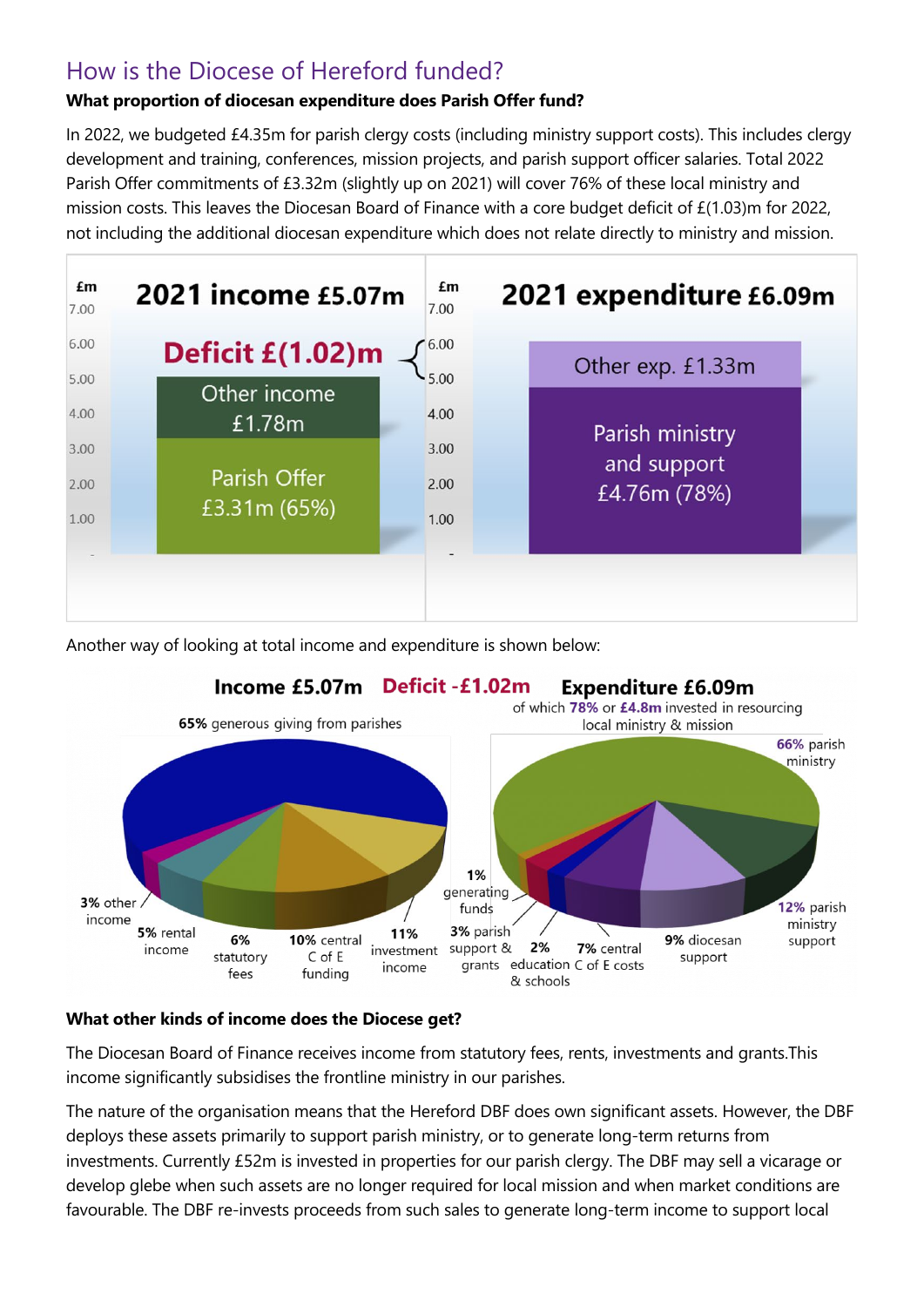ministry. However, sometimes the one-off benefit of 'selling the family silver' results in a loss in future revenue, and charity regulations specify that sale proceeds can be used only for specific purposes.

In recent years, as Parish Offer contributions have declined, the DBF has had to use some of these proceeds to maintain sufficient liquidity to pay stipends and suppliers. Hence it's vital that PCCs contribute as generously as they can to ensure that together, we can resource local ministry appropriately.

### **What do we get from the national Church?**

In 2021, the Hereford Diocesan Board of Finance sent £375,000 to the Archbishops' Council as part of our Diocese's share – this covers training for ministry, national church responsibilities, and retired clergy housing costs. In return, we received £390,000 split between Lowest Income Community and 'Transition' (restructuring) funding. Hence net income from the national church in 2021 was £15,000.

We also benefit from national church expertise, and continue to receive 50% funding for our Intergenerational Missioner project through the Strategic Development Fund.

### **How is the diocesan budget managed and scrutinised?**

As you would expect from a charitable organisation with a significant budget and multiple stakeholders, we monitor our financial position closely.

Every year, the trustees in Bishop's Council ask a dedicated Budget Review Group to scrutinise the annual budget and assumptions, before it goes to Finance Committee for review, and to Bishop's Council who recommend the budget to Diocesan Synod for approval.

Through the year, the diocesan Finance Team generate monthly management accounts and cash flow forecasts for review by senior management and Finance Committee. The annual statutory report and accounts are subject to external audit and extensive review by Audit and Finance Committee before approval by the full Board of directors and trustees. Once Diocesan Synod approves the annual report and accounts, they are submitted to Companies House and the Charity Commission, and shared publicly on the diocesan website.

## Do parishes have to make a Parish Offer?

#### **There are so many calls on our finances – how do we prioritise?**

As church members, it is primarily our duty and joy to provide the financial resources for local mission and ministry. We know how much those living in our parishes value the contribution we make to the common good, and how much they appreciate our buildings as wonderful examples of heritage, and places where many significant moments of life are marked by prayer. We can invite them to partner with us in finding funds to help maintain the buildings, and some of our wider community events.

### **What happens if parishes do not give at, or beyond, the level that is requested, or reduce their Parish Offer giving?**

Put simply, someone else has to pay! In the medium term, there will be tough decisions about where to allocate limited resources to local ministry and mission.

If PCCs do not give generously, in effect they are asking other parishes to contribute more. As PCCs, we are responsible and accountable to one other for how much we give. Where Parish Offers to the Common Fund do not meet local ministry costs, the Diocesan Board of Finance has to step in with its reserves to close the gap.

At the end of 2016, the Diocesan Board of Finance wrote off over £1.1m of Parish Share arrears. Between 2017-2021, the DBF has used its reserves to cover a similarly high level of annual operating losses on its General Fund. In order to ensure that the Board has sufficient resources to sustain the breadth of its